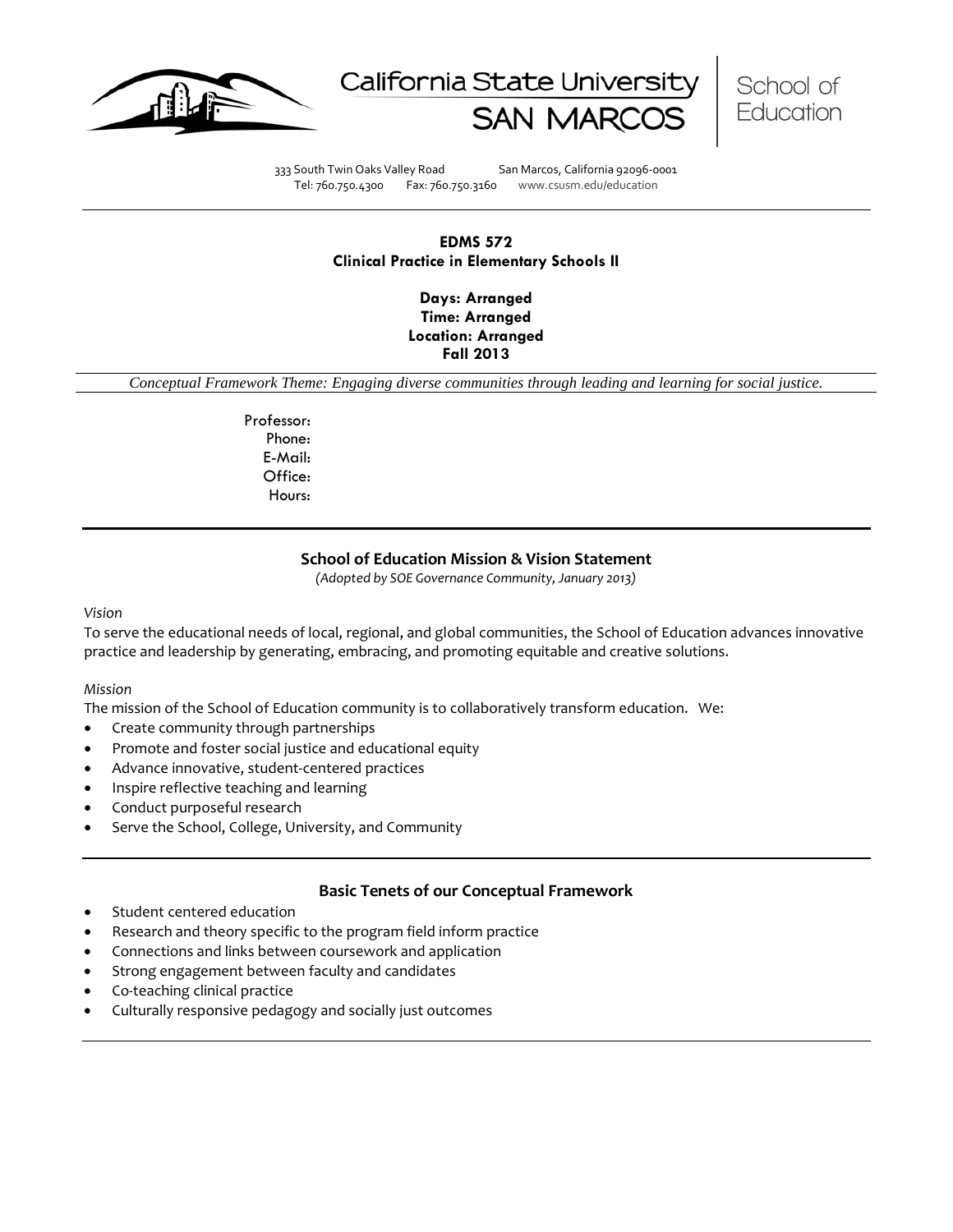### **COURSE DESCRIPTION**

Observation and teaching in selected schools under supervision of classroom teacher and university supervisor, with a concurrent student teaching seminar. *Graded Credit/No Credit. Enrollment Restriction: Admission to the Multiple Subject Credential Program.*

### **Required Materials**

Because this is a supervised clinical practice experience, the materials for this class include the *Assessment of Teacher Performance Expectations Multiple Subject Credential* form, the *Multiple Subject Professional Dispositions Rubric*, and the *Clinical Practice Summary* that may be found on the School of Education website for clinical practice. Additional materials on the website include the *Multiple Subject Clinical Practice Handbook section 1: Information for Teacher Candidates*, along with other forms used in clinical practice.

(www.csusm.edu/education/ClinicalPractice/HandbookMS.html)

### **Taskstream Enrollment and Postings**

The School of Education uses Taskstream to manage candidates' TPE and disposition assessments. Candidates must be enrolled in Taskstream throughout the Multiple Subject Credential program(s). Enrollment fees are paid by going to [www.taskstream.com](http://www.taskstrem.com/) and registering for at least one year. After enrolling, to access the Multiple Subject Full Time Program, from your home page, find the Self-Enrollment area and click the *Enter Code* button. Then enter *msfttc* as the program code. If this is the correct program, click the *Enroll* button. The Multiple Subject Full Time Program, now will show up on your Taskstream home page when you log in. Be sure to remember your enrollment name and password.

### **Authorization to Teach English Learners**

This credential program has been specifically designed to prepare teachers for the diversity of languages often encountered in California public school classrooms. The authorization to teach English learners is met through the infusion of content and experiences within the credential program, as well as additional coursework. Candidates successfully completing this program receive a credential with authorization to teach English learners. *(Approved by CCTC in SB 2042 Program Standards, August 02)*

# **CLINICAL PRACTICE STUDENT LEARNING OUTCOMES**

### **Candidates will:**

- Assess and instruct elementary school age students of various cultural and linguistic backgrounds in elementary school classroom
- Demonstrate successful performance of the Teacher Performance Expectations as assessed using the Assessment of Teacher Performance Expectations Multiple Subject Credential form
- Demonstrate successful performance of the Professional Dispositions as assessed using the *Multiple Subject Professional Dispositions Rubric*

### **Student Learning Outcome Assessment Methods**

Observation by University Supervisor of clinical performance objectives, Professional Dispositions and Teacher Performance Expectations, (TPEs)

Observations by the school-based cooperating teacher of the clinical practice performance objectives, Professional Dispositions and the Teacher Performance Expectations, (TPEs)

Completion of the Professional Dispositions rubric, the Teacher Performance Expectations form, and a Clinical Practice Summary, summarizing performance and professional growth

The evaluations are developed with input from the Candidate's University Supervisor and Cooperating Teacher. The final summary is developed with input from the University Supervisor and Cooperating Teacher and is approved and signed by the Candidate, the University Supervisor, and the Cooperating Teacher.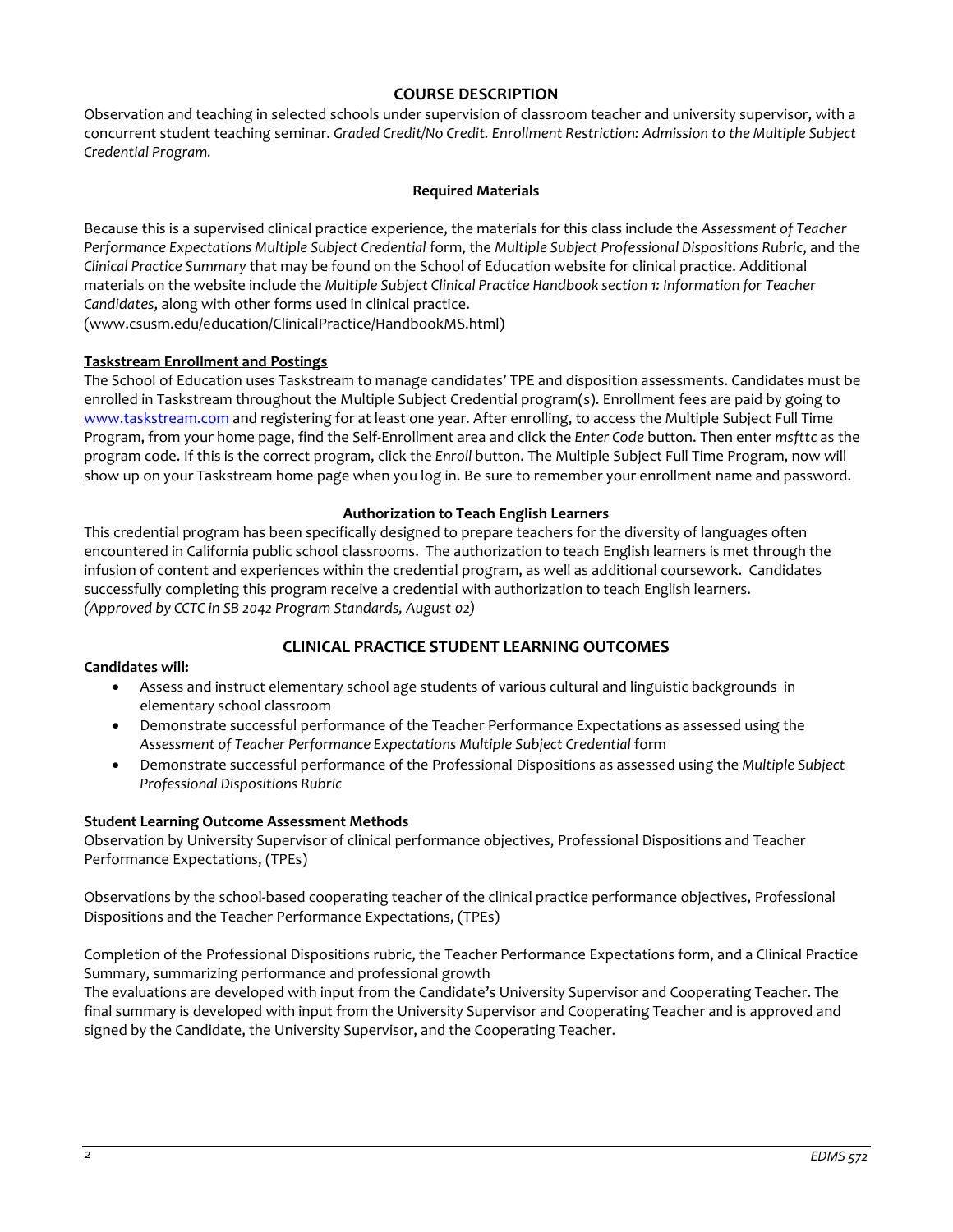### **California Teacher Performance Assessment (CalTPA)**

Beginning July 1, 2008 all California credential candidates must successfully complete a state-approved system of teacher performance assessment (TPA), to be embedded in the credential program of preparation. At CSUSM this assessment system is called the CalTPA or the TPA for short.

To assist your successful completion of the TPA, a series of informational seminars are offered over the course of the program. TPA related questions and logistical concerns are to be addressed during the seminars. Your attendance to TPA seminars will greatly contribute to your success on the assessment.

Additionally, SoE classes use common pedagogical language, lesson plans (lesson designs), and unit plans (unit designs) in order to support and ensure your success on the TPA and more importantly in your credential program.

The CalTPA Candidate Handbook, TPA seminar schedule, and other TPA support materials can be found on the SoE website: <http://www.csusm.edu/education/CalTPA/ProgramMaterialsTPA.html>

### **Assessment of Professional Dispositions**

Assessing a Candidate's dispositions within a professional preparation program recognizes that teaching and working with learners of all ages requires not only specific content knowledge and pedagogical skills, but positive attitudes about multiple dimensions of the profession. The School of Education has identified six dispositions – social justice and equity, collaboration, critical thinking, professional ethics, reflective teaching and learning, and life-long learning - and developed an assessment rubric. For the *Multiple Subject Professional Dispositions* rubric, there are three levels of performance for each disposition: "*unacceptable"*, "*approaches", "meets"*. The rubric for the levels of performance offers measurable behaviors and examples for each disposition. The assessment of dispositions includes a selfassessment by the candidate and is designed to provide candidates with ongoing feedback for their growth in professional disposition. Candidates are expected to meet the level of "*meets"* during the program. See the rubric on the SoE website. (www.csusm.edu/education/ClinicalPractice/HandbookMS.html)

# **School of Education Attendance Policy**

Due to the dynamic and interactive nature of courses in the School of Education, all candidates are expected to attend all classes and participate actively. At a minimum, candidates must attend more than 80% of class time, or s/he may not receive a passing grade for the course at the discretion of the instructor. Individual instructors may adopt more stringent attendance requirements. Should the candidate have extenuating circumstances, s/he should contact the instructor as soon as possible. *(Adopted by the COE Governance Community, December, 1997).*

### **Clinical Practice**

All teacher candidates are expected to be present at their assigned school site as scheduled by program requirements and the specific school site calendar and teaching contract. Should the teacher candidate have extenuating circumstances, s/he should contact the University Supervisor and Program Coordinator as soon as possible.

# **Students with Disabilities Requiring Reasonable Accommodations**

Candidates with disabilities who require reasonable accommodations must be approved for services by providing appropriate and recent documentation to the Office of Disable Student Services (DSS). This office is located in Craven Hall 4300, and can be contacted by phone at (760) 750-4905, or TTY (760) 750-4909. Candidates authorized by DSS to receive reasonable accommodations should meet with their instructor during office hours or, in order to ensure confidentiality, in a more private setting.

# **All University Writing Requirement**

Writing requirements for this class will be met as described in the assignments. Every course at the university, including this one, must have a writing requirement of at least 2500 words.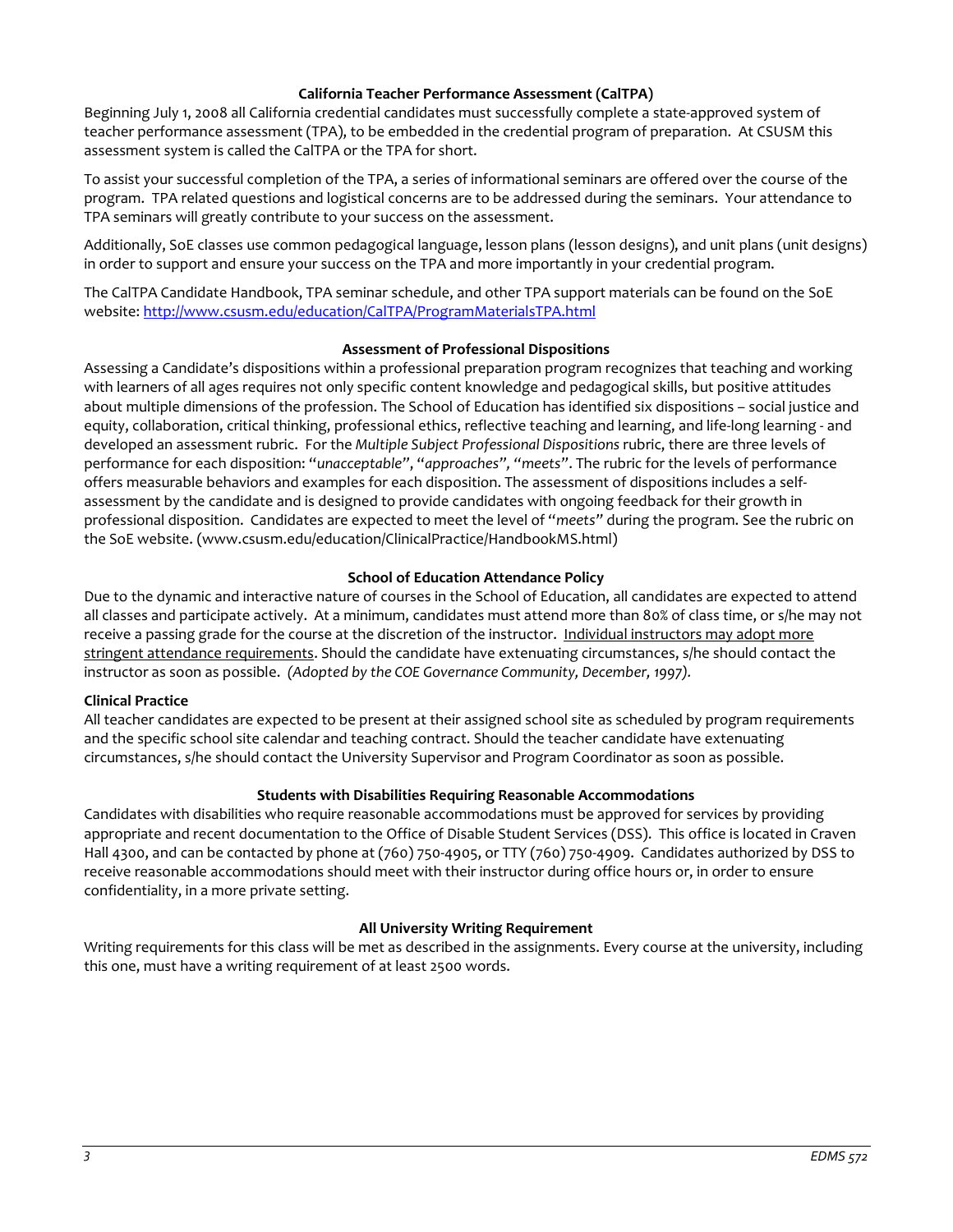### **CSUSM Academic Honesty Policy**

"Students will be expected to adhere to standards of academic honesty and integrity, as outlined in the Student Academic Honesty Policy. All written work and oral presentation assignments must be original work. All ideas/materials that are borrowed from other sources must have appropriate references to the original sources. Any quoted material should give credit to the source and be punctuated with quotation marks.

Students are responsible for honest completion of their work including examinations. There will be no tolerance for infractions. If you believe there has been an infraction by someone in the class, please bring it to the instructor's attention. The instructor reserves the right to discipline any student for academic dishonesty in accordance with the general rules and regulations of the university. Disciplinary action may include the lowering of grades and/or the assignment of a failing grade for an exam, assignment, or the class as a whole."

Incidents of Academic Dishonesty will be reported to the Dean of Students. Sanctions at the University level may include suspension or expulsion from the University.

### **Plagiarism:**

As an educator, it is expected that each candidate will do his/her own work, and contribute equally to group projects and processes. Plagiarism or cheating is unacceptable under any circumstances. If you are in doubt about whether your work is paraphrased or plagiarized see the Plagiarism Prevention for Students website [http://library.csusm.edu/plagiarism/index.html.](http://library.csusm.edu/plagiarism/index.html) If there are questions about academic honesty, please consult the University catalog.

### **Use of Technology:**

Candidates are expected to demonstrate competency in the use of various forms of technology (i.e. word processing, electronic mail, Moodle, use of the Internet, and/or multimedia presentations). Specific requirements for course assignments with regard to technology are at the discretion of the instructor. Keep a digital copy of all assignments for use in your teaching portfolio. All assignments will be submitted online, and some will be submitted in hard copy as well. Details will be given in class.

#### **Electronic Communication Protocol:**

Electronic correspondence is a part of your professional interactions. If you need to contact the instructor, e-mail is often the easiest way to do so. It is my intention to respond to all received e-mails in a timely manner. Please be reminded that e-mail and on-line discussions are a very specific form of communication, with their own nuances and etiquette. For instance, electronic messages sent in all upper case (or lower case) letters, major typos, or slang, often communicate more than the sender originally intended. With that said, please be mindful of all e-mail and on-line discussion messages you send to your colleagues, to faculty members in the School of Education, or to persons within the greater educational community. All electronic messages should be crafted with professionalism and care. Things to consider:

- Would I say in person what this electronic message specifically says?
- How could this message be misconstrued?
- Does this message represent my highest self?
- Am I sending this electronic message to avoid a face-to-face conversation?

In addition, if there is ever a concern with an electronic message sent to you, please talk with the author in person in order to correct any confusion.

#### **Course Requirements – Supervision**

- 1. Each Teacher Candidate attends this clinical practice at their assigned school site as scheduled by program requirements and the specific school site calendar. The Candidate should adhere to the Cooperating Teacher's contract hours, attend staff meetings and other professional responsibilities, and be available to remain afterschool to plan and prepare. During the first eight weeks of Clinical Practice I, Candidates attend one day per week for the Observation/Participation period. During the second eight weeks of Clinical Practice I, Candidates attend daily for the full-time experience.
- 2. Each Teacher Candidate in this clinical practice is observed by and meets with a University Supervisor at least four times to discuss his/her developing performance of the TPEs and to discuss clinical experiences in order to expand participants' knowledge of various assessment, planning and instructional strategies.